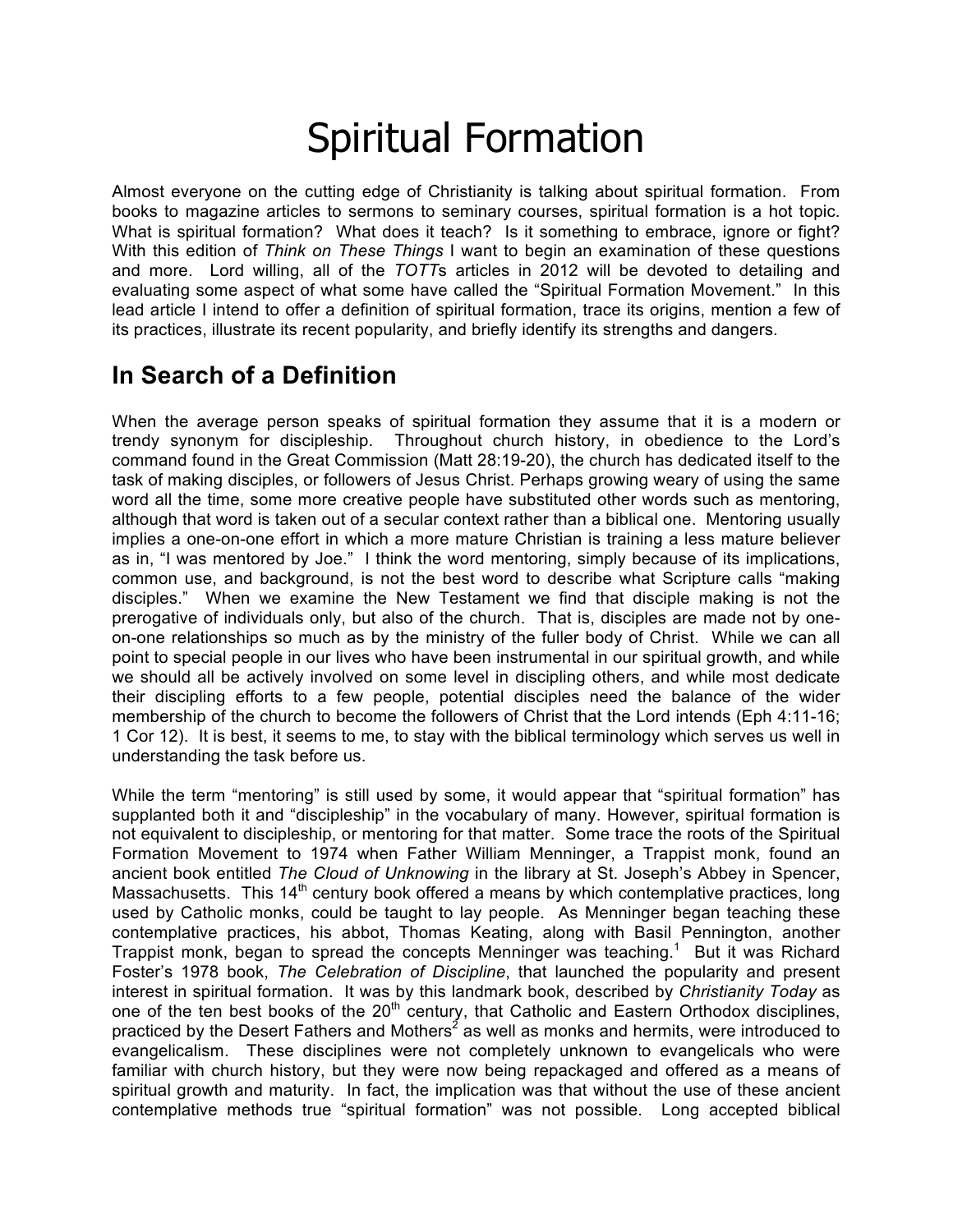disciplines, such as Bible study and prayer, were framed as quaint and simplistic. Worse, believers were told that these biblical disciplines were forged from a Western "worldview of the head." If the believer wanted to move deeply into the things of God, such practices were not enough, for they never really reach the heart, leaving the unsuspecting Christian with little more than a superficial intellectual knowledge of the divine with no depth. Bruce Demarest, long time Professor of Christian Theology and Spiritual Formation at Denver Seminary states, "The heart discovers and experiences God; reason demonstrates and explains God."<sup>3</sup> The same author quotes Brennan Manning as saying, "The engaged mind, illumined by truth, awakens awareness; the engaged heart, affected by love, awakens passion."<sup>4</sup> The rather explicit implication throughout spiritual formation literature is that Bible study feeds the head, but if one wants to feed the heart they must turn to the spiritual disciplines.

As more and more authors, teachers, publishers and schools began to echo the same refrain evangelicals became intimidated. They did not want to be left out of the newest, and supposedly best, means of discipleship and so they began to read and listen to these new contemplative teachers. As they did so they found that almost every spiritual formation book and sermon opened by tapping into the innate dissatisfaction that all believers recognize. It goes something like this: "Are you not tired of the Christian life you have been living? Don't you grow weary of reading the Bible, praying, and going to church? Wouldn't you really like to enter into the very depth of your soul and encounter God in indescribable experiences that will radically change you forever? If so, then you must learn and live out the disciplines that have been used by the historic church almost since its inception. Read this book (or take this course or go to this renewal retreat or work on this degree, etc.) and we will teach you what the spiritual masters of the past knew but that we have long forgotten."

On the basis of such promises the modern Spiritual Formation Movement was birthed and now flourishes. It sometimes goes by different handles such as Contemplative Spirituality or simply the Spiritual Disciplines, but they all refer to the same thing. Bruce Demarest offers this definition in his book *Satisfy Your Soul*, "Spiritual formation is an ancient ministry of the church, concerned with the 'forming' or 'shaping' of a believer's character and actions into the likeness of Christ."<sup>5</sup> Richard Foster would agree, "Christian spiritual formation is a God-ordained process that shapes our entire person so that we take on the character and being of Christ himself."<sup>6</sup> This sounds much like the definition of discipleship as found in Scripture, but before we relax let's return to Professor Demarest, who tells us that spiritual formation is not only concerned with orthodox doctrine but with "many practices that open [us] up to the presence and direction of God."<sup>7</sup> This rather benign comment actually unlocks the door to the Spiritual Formation Movement and how it differs from biblical discipleship. **What distinguishes spiritual formation from discipleship is not in its basically similar definition, but its source, its practices, and its philosophy.**

#### **Source**

Perhaps one of the most important factors to understand when analyzing spiritual formation is its source or origin. Its teachers are fond of stating that their disciplines have old roots, going back to the earliest days of the church. Dan Kimble, in his book *The Emerging Church*, calls this the vintage church, while Robert Webber, author of *Ancient-Future Faith*, refers to it as the classic stage of church history (approximately the second through the sixth century). Such men have grown tired of superficial church life that has dominated much of Christianity since the insurgence of the "seeker-friendly" model. They desire something with more substance and more historical connection than what the modern church experience offers. They suggest we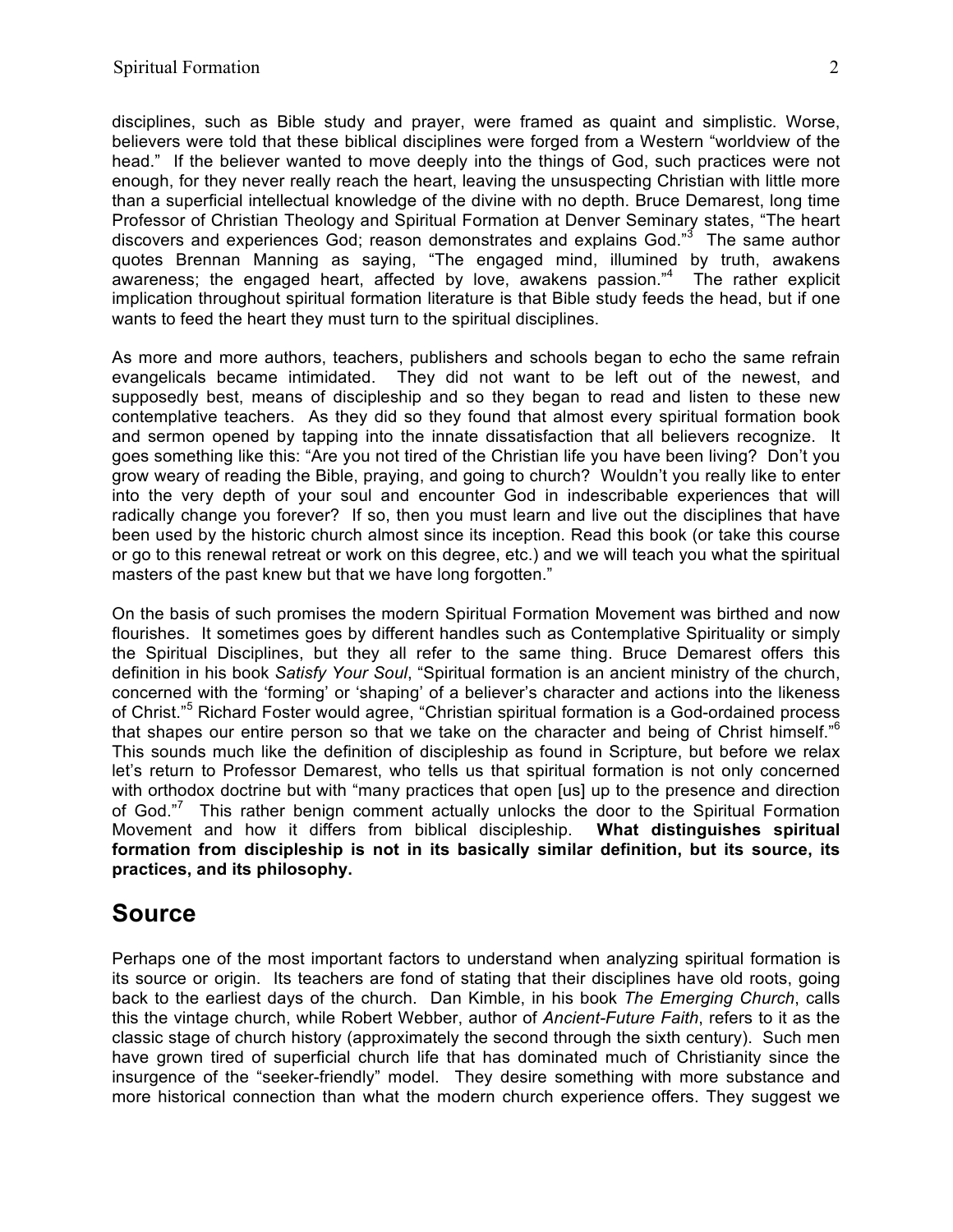study the past and pattern our lives and churches after the rich and vibrant spiritual dynamics that we supposedly find there.

I believe these men almost get it right – almost. In fact, we do need to look to the past to see how we should live and function in the present. The problem is that the spiritual formation leaders do not go back far enough. In their march into the past they stop at the classical or vintage age of church formation instead of returning to the New Testament Scriptures. This is the fatal flaw in the whole movement. The early church (post-apostolic, not New Testament church) did many things right and many things wrong. Its pronouncements, views, rituals, organizations, and structures can be examined with profit, but they were not without error. I recently taught a course on the history of Christian doctrine using as a textbook John Hannah's excellent book *Our Legacy*. In that course of study I found it most discouraging to discover how very quickly the early church departed from the teaching of the epistles. Both doctrinally and ecclesiastically the church, during the "classical" stage, moved beyond the inspired Word of God to establish its own views, doctrines, philosophies, rituals and formats.

On a doctrinal level all one has to do is read a few pages in the highly acclaimed (by those who promote spiritual formation) *Ancient Christian Commentary on Scripture* series. This 27-volume set (including the Apocrypha) is designed to enlighten this generation concerning the views of the early church fathers and theologians. The need for such a series is stated in the flyleaf of each volume, "Today the historical-critical method of interpretation has nearly exhausted its claim on the biblical text and on the church. In its wake there is a widespread yearning among Christian individuals and communities for the wholesome, the deep and the enduring." In other words, it is time to abandon the historical-grammatical hermeneutical method and return to the fanciful and allegorical methods of the early church fathers. When you read the interpretations found in these volumes, you begin to wonder if some of the early church fathers are even reading the same Bible. Many (not all, of course) of the comments on the various texts are so whimsical and imaginative that any hope of a normal understanding of Scripture is lost. What this commentary series demonstrates very well is why and how the church went astray early in its history. When you twist Scripture to mean anything you want it to mean, where you end up can be quite bizarre.

A good example of what emerged from this type of hermeneutic is the monastic movement in which the so-called Desert Fathers and Mothers migrated to the Egyptian wilderness to live as hermits and supposedly contemplate God. In misguided zeal (and without direction from Scripture) these men and women would often starve themselves, expose their bodies to the elements, go as long as possible without sleep and live isolated from civilization. Under these peculiar and extreme conditions many of them claimed to have visions and encounters with the Lord that normal Christians did not have. As a result, some declared these individuals supersaints and their visions and dreams as revelatory words from the Lord. They were elevated to the status of Christian celebrities. These are the very ones that Richard Foster, Dallas Willard, and Bruce Demarest call "spiritual masters" and from whom they draw their understanding of spiritual formation. As we will see time and time again, the teachings, methods, and concepts behind the Spiritual Formation Movement are drawn from these early contemplative hermits, as well as the medieval monks and nuns, principally from the Counter-Reformation period, not from Scripture.

It is absolutely essential to get this connection early in our study. Many, if not most, of the disciplines and instructions found within spiritual formation are not drawn from Scripture; they are drawn from the imaginations of men and women passed along through tradition. Demarest tells his readers that for help in spiritual formation we are to "turn to our Christian past – to men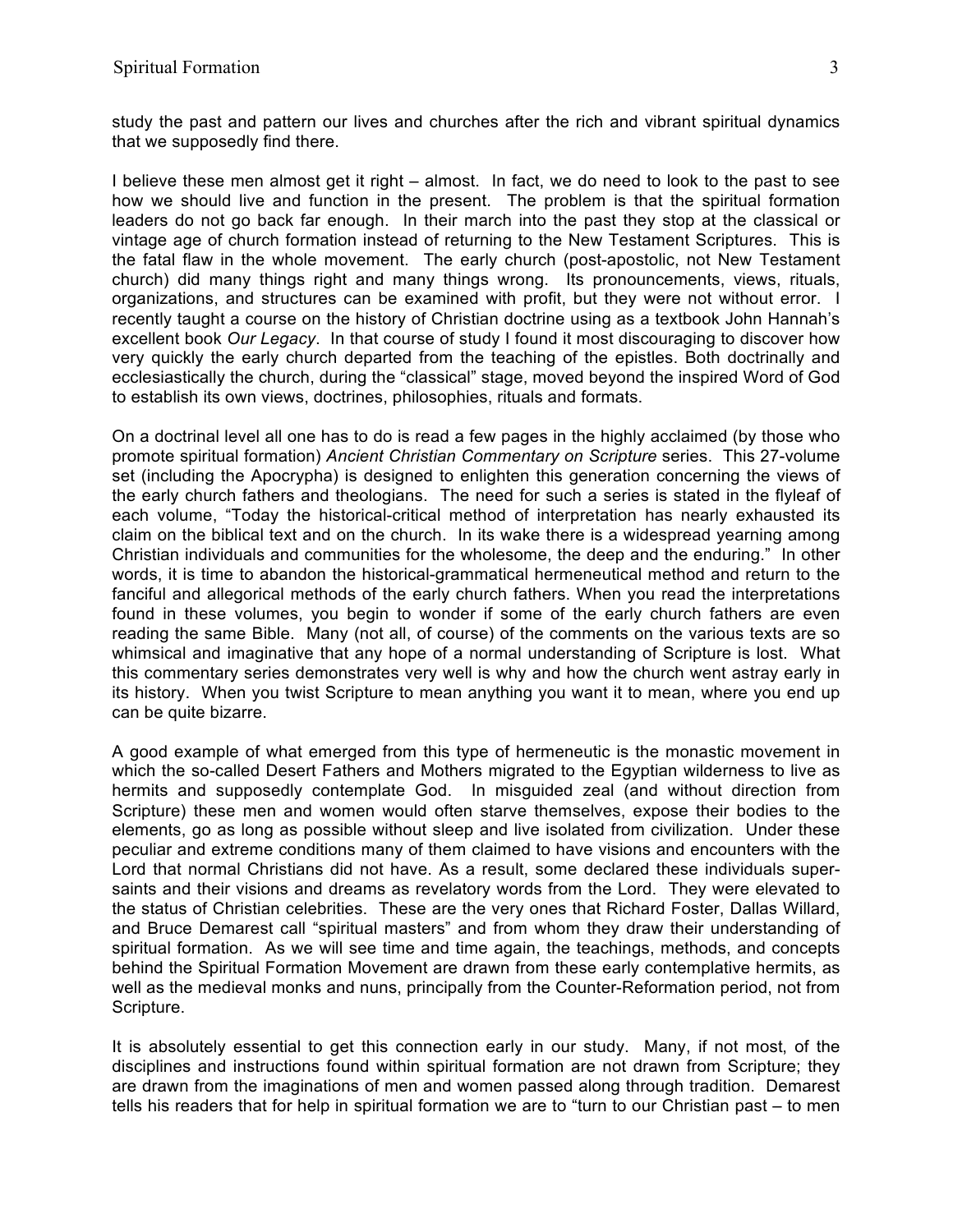and women who understood how the soul finds satisfaction as we grow in God, and how His Spirit finds a more ready home in us." $8$  And just who are these people to whom we are supposed to turn?" Demarest suggests John of the Cross, Henri Nouwen, Francis of Assisi, Teresa of Avila, the desert fathers and mothers, and the Christians mystics. $9$  Other highly touted mystics include Thomas Keating, Thomas Merton, Francis De Sales, Thomas Kelly, Madame Guyon, Theophan the Recluse, Ignatius of Loyola, Meister Eckhart, and Julian of Norwich. Virtually every author who has written a book on spiritual formation draws his or her understanding of the Christian life, and especially Christian experiences, from this stable of mystics. In other words, spiritual formation is not founded on the New Testament Scriptures but mostly on the experiences of Roman Catholic mystics, with a few Eastern Orthodox and Quakers thrown into the mix. This is important to understand from the beginning of our study, so I will repeat: the Spiritual Formation Movement is not based on Scripture but on the experiences, writings, and imaginations of those who teach a false gospel and misunderstand the Christian life as detailed in God's Word.

With this in mind, we need to turn to the practices deemed absolutely essential by the mystics for spiritual formation. These are usually termed spiritual disciplines. What disciplines are we talking about?

### **Disciplines**

John Ortberg, a former teaching pastor at Willow Creek Community Church, describes spiritual disciplines as "any activity that can help me gain power to live life as Jesus taught and modeled it. How many spiritual disciplines are there? As many as we can think of. $10^{\circ}$  Is this the case? Can virtually any activity be turned into a spiritual discipline? Does God sanction all spiritual practices and endorse them as means of progressive sanctification? Biblical disciplines, which are indispensable for spiritual growth and discipleship, are, of course, positive things. But manmade disciplines are at best optional and are certainly not essential for spiritual growth, or else God's Word would have commanded them and provided instruction for their use. Scripture clearly speaks of the discipline of Bible study (John 17:17; Psalm 1; Psalm 19; 2 Tim 3:15-4:6) as necessary for sanctification. Likewise prayer is mentioned as being a source of spiritual development (Heb 4:15-16). And the need for the body of Christ, both in the teaching of truth and mutual ministry (Eph 4:11-16; Heb 10:24-25), can be clearly found. But when we stray much beyond these we run into trouble. Nevertheless, the Spiritual Formation Movement offers long lists of disciplines that are essential for spiritual development.

Foster, in his *Celebration of Discipline,* provides a chapter each on the following disciplines: meditation, [contemplative] prayer, fasting, study, simplicity, solitude, submission, service, confession, worship, guidance, and celebration. InterVarsity Press has a line of books it calls *Formatio* which offers individual books designed to teach each of the above disciplines plus the sacramental life, silence, journaling, spiritual mentoring, pilgrimage, Sabbath keeping, sacred reading (*lectio divina*), and the need for spiritual directors. Thomas Nelson Publishing has recently published an 8-volume set they call "The Ancient Practices Series." The first book, written by Brian McLaren (which ought to tell the discerning reader something), is *Finding Our Way Again: The Return of the Ancient Practices*. The other books in the series are: *In Constant Prayer, Sabbath, Fasting, Sacred Meal, Sacred Journey, The Liturgical Year and Tithing*, all teaching spiritual disciplines derived from the mystics rather than from the New Testament. NavPress offers its "Spiritual Formation Line" to promote the spiritual disciplines. Many other major Christian publishers are following suit including Zondervan, which links with Youth Specialties to offer books aimed toward teaching young people and adults the contemplative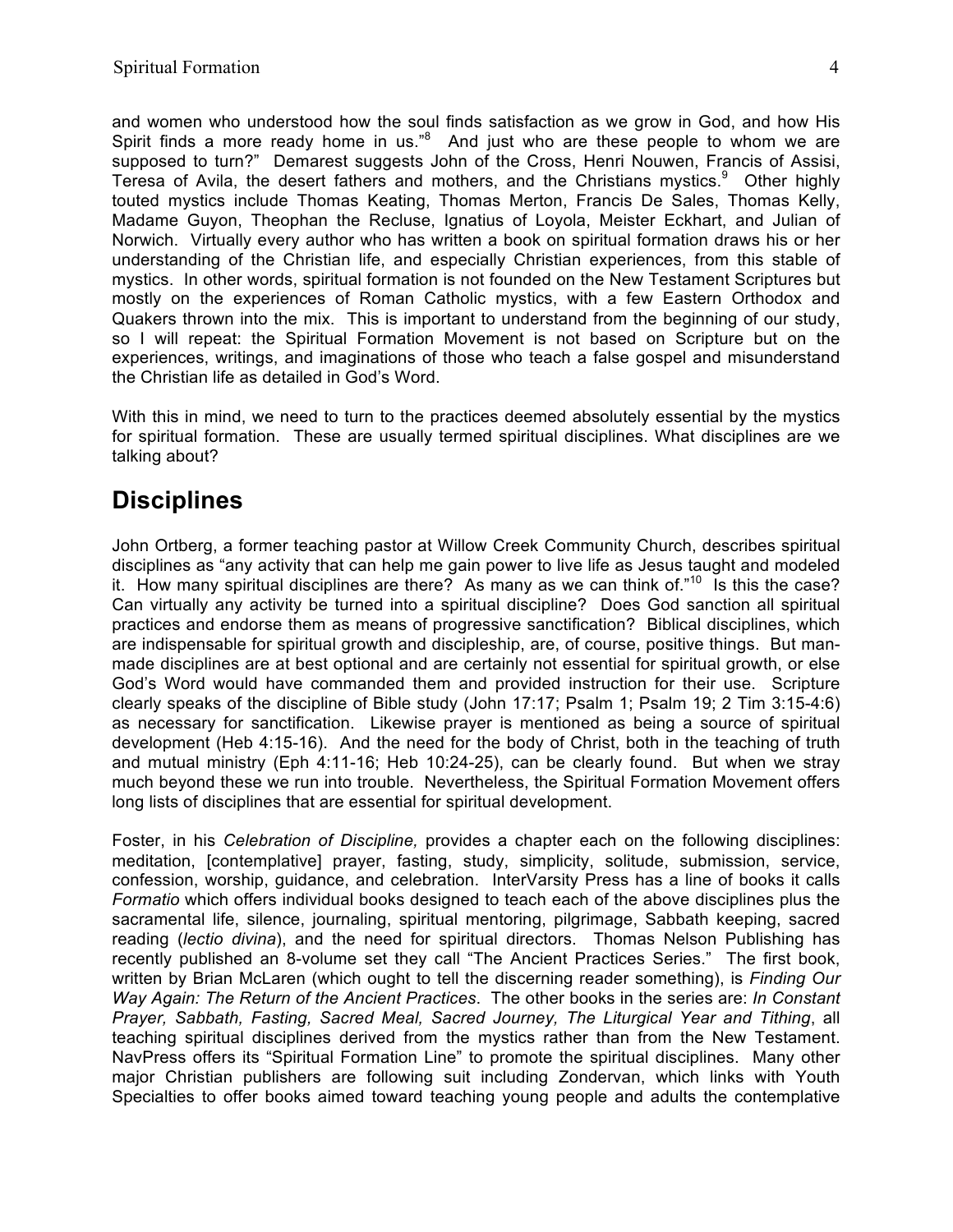life. Even from the pens of more conservative authors it is almost rare to read a recently published book that does not quote at least a few mystics. Some of the more prominent authors in the field include: Richard Foster (of course), Dallas Willard, Phyllis Tickle, Robert Benson, Dan Allender, Scot McKnight, Nora Gallagher, Adele Calhoun, David deSilva, Ruth Barton, Jan Johnson, Lynne Baab, Diana Butler Bass, Helen Cepero, Leighton Ford, Larry Crabb, Calvin Miller, Tricia McCary Rhodes, Mindy Caliguire, Albert Haase, Eugene Peterson, M. Robert Mulholland Jr., Gordon Smith, Brian McLaren, John Ortberg, Mark Yaconelli, Brennan Manning, Bruce Demarest, and Kenneth Boa. And this might be barely scratching the surface.

Future *Think on These Things* articles will directly address and critique many of these disciplines but for now it is important to note that Scripture does not teach that any of these (as defined in most spiritual formation literature) are a means of spiritual growth, sanctification or discipleship. Some of the spiritual disciplines encouraged are mentioned in the Word, yet very little specific detail is given on how they are to be observed or their purpose. Take fasting for example. Every reader of Scripture knows that fasting is mentioned on numerous occasions, but few comprehend its purpose and function. At no point in the Bible are we told that fasting enhances spiritual growth, or produces spiritual formation, although it has spiritual implications (we will look specifically at fasting in a future article).

If the spiritual disciplines, as are being taught by the leaders of the Spiritual Formation Movement, are not actually found in Scripture, how can Christian authors be so assertive in recommending them? They often do so because they are convinced that the human authors of Scripture were strong practitioners of the spiritual disciplines, but the disciplines were so much a part of first century life that the inspired authors saw no need to mention them in the New Testament. Dallas Willard, the "mentor" of Richard Foster, writes that Paul, for example, lived out the spiritual disciplines but did not write about them in the epistles for, "Obviously…for him and the readers of his own day, [there would be] no need to write a book on the disciplines for the spiritual life that explained systematically what he had in mind…But quite a bit of time has passed – and many abuses have occurred in the name of spiritual disciplines [since that .<br>time]."<sup>11</sup>

What Willard is saying is that the only reason Paul and the apostles did not write about the disciplines is because they were already being practiced and modeled by the apostles to such an extent that no one at the time needed more information and insight into them. This is of course not only an argument from silence but a bit ludicrous as well. Did not the believers see Paul modeling prayer, preaching, body life and the study of Scripture? If so, why did he bother to write about the importance of these while completely ignoring many of the disciplines about which spiritual formation leaders are excited? The answer to this question is of extreme importance. Willard believes that, if Christians today are to live as the apostles and early disciples did, it is important that they somehow share in their experience but since, of course, we do not live with them, all we can do is read about their lives. This leaves us alienated from the lives of early disciples and therefore lacking in their spirituality. What can we do? "The only way to overcome this alienation from their sort of life," Willard suggests, "is by entering into the actual practices of Jesus and Paul as something essential to our life in Christ."<sup>12</sup> By this he means that we must engage in the spiritual disciplines that he **assumes** the early believers practiced (although we are never told so in the New Testament, nor mandated to do so).

This leads us to a fork in the road early in our studies. Do we, as believers in *sola Scriptura*, take our marching orders from the written Word, or do we look to the "white spaces" in Scripture to determine how we live? Do we actually believe that the Lord has given us in Scripture the teachings and practices He wants us to follow, or do we believe that we must supplement the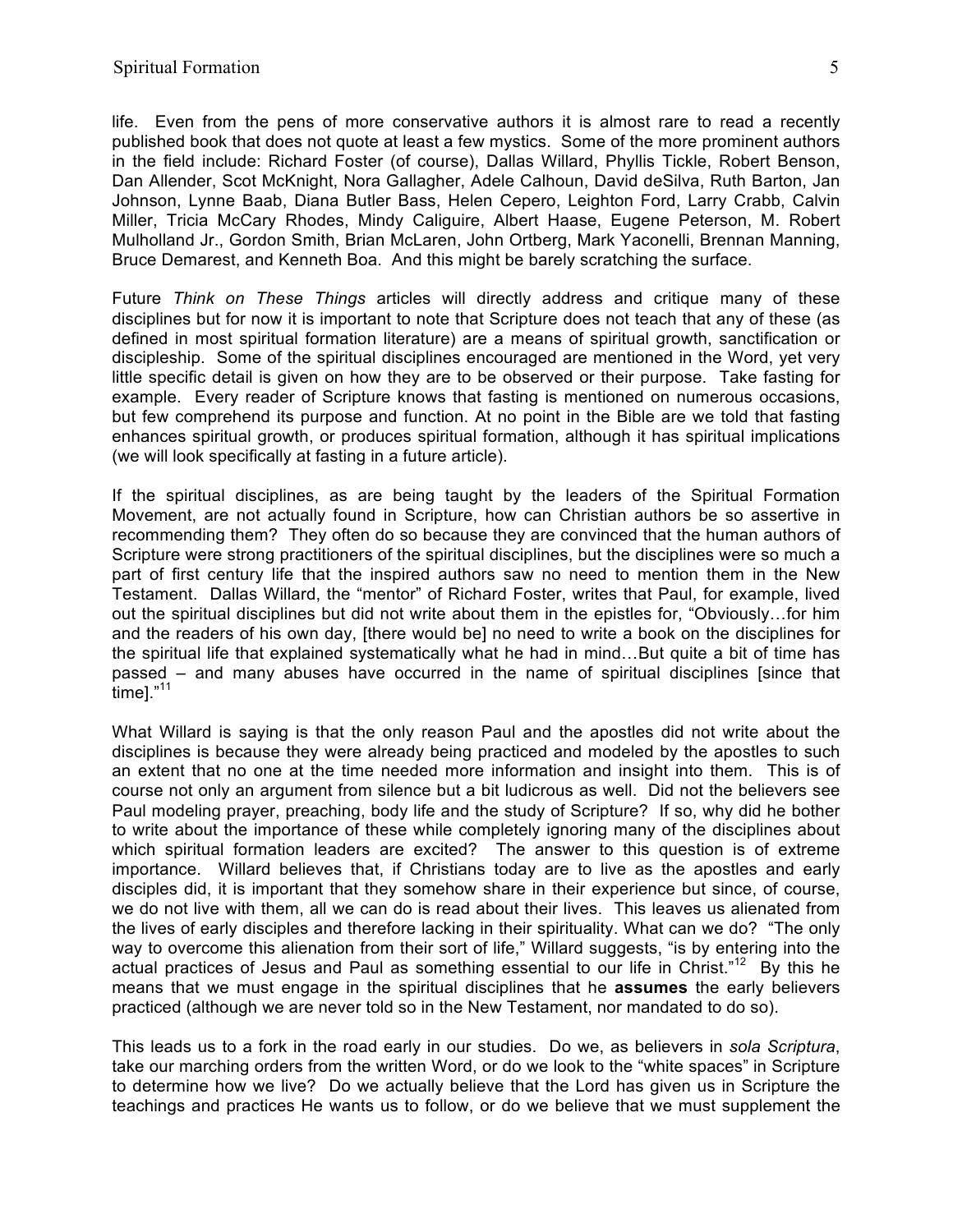authentic words of God with our imagination and traditions of men? This is increasingly becoming an issue within almost all branches of evangelicalism. Once it is accepted that we can enhance the Christian life by augmenting the inspired words of Scripture there is no limit to where we might end up. Take Bruce Demarest for example. As a lifetime conservative professor at a strong evangelical seminary, when he was first exposed to spiritual formation he resisted but in time he claimed he got over his biases and accepted the teachings behind it. He writes, "Admittedly I found that certain beliefs and traditions remained foreign to me, being based more on tradition than solidly on Scripture. All denominations have their blind spots. But I also found that, once I got past my old prejudices and misunderstanding, I accepted more than I rejected."<sup>13</sup>

## **Philosophy**

The Spiritual Formation Movement is concerned more about individual experience than biblical knowledge or truth. This does not mean that adherents are totally uninterested in the Bible, and some would know it well. But the emphasis is on what a person experiences through the Bible more so than what they learn. Contemplatives, such as Dallas Willard and Richard Foster, will strongly encourage Bible reading and prayer but they mean something different from what most Christians mean when they reference the same terms. As we will see in future articles, contemplative prayer is not the same as prayer defined biblically; "sacred reading" (also called *lectio divina*) of Scripture is not the same as Bible study; meditation (mystically encountering God) is not the same as knowing God and so forth. Many of the same terms are used, but as the classical liberals, and the more recent emergents, are fond of doing, they take our terms, including biblical ones, and give them new definitions and twists.

Many of the spiritual disciplines that are supposedly necessary for spiritual formation are either not found in the Bible, or have been redefined to mean something foreign to the scriptural meaning. We are being told that disciplines such as silence, journaling, or observing the liturgical calendar will transform our lives even though God's Word does not advocate these things as means of spiritual growth. This puts the sincere Christian on the horns of a dilemma: Does Scripture actually "equip [the believer] for every good work" (2 Tim 3:17) as it promises, or does it not? If the Word is in need of being supplemented by the traditions, practices, and methods of people, which ones are we to choose – and, more importantly, how would we know which ones would be helpful? Do we determine such things by looking to the past and decreeing a particular set of hermits or mystics, who claimed visions and dreams and supernatural encounters with God, as our guide? And if so, which of the mystics get the nod as "spiritual masters" since many of their claims were mutually contradictory and highly fanciful? Or perhaps we should look to pragmatism as our guide. In other words, if it works for you then go for it. This seems to be the collective wisdom of spiritual formation teachers – if it works it must be from God, even if not sanctioned in Scripture.

There are at least two ways spiritual formation leaders attempt to establish a biblical foundation for the disciplines. The first has already been alluded to: ancient people were already practicing disciplines and so direct revelation from God was not necessary. Willard writes,

Thoughtful and religiously devout people of the classical and Hellenistic world, from the Ganges to the Tiber, knew that the mind and body of the human being had to be rigorously disciplined to achieve a decent individual and social existence. This is not something St. Paul had to prove or even explicitly state to his readers – but it also was not something he overlooked, leaving it to be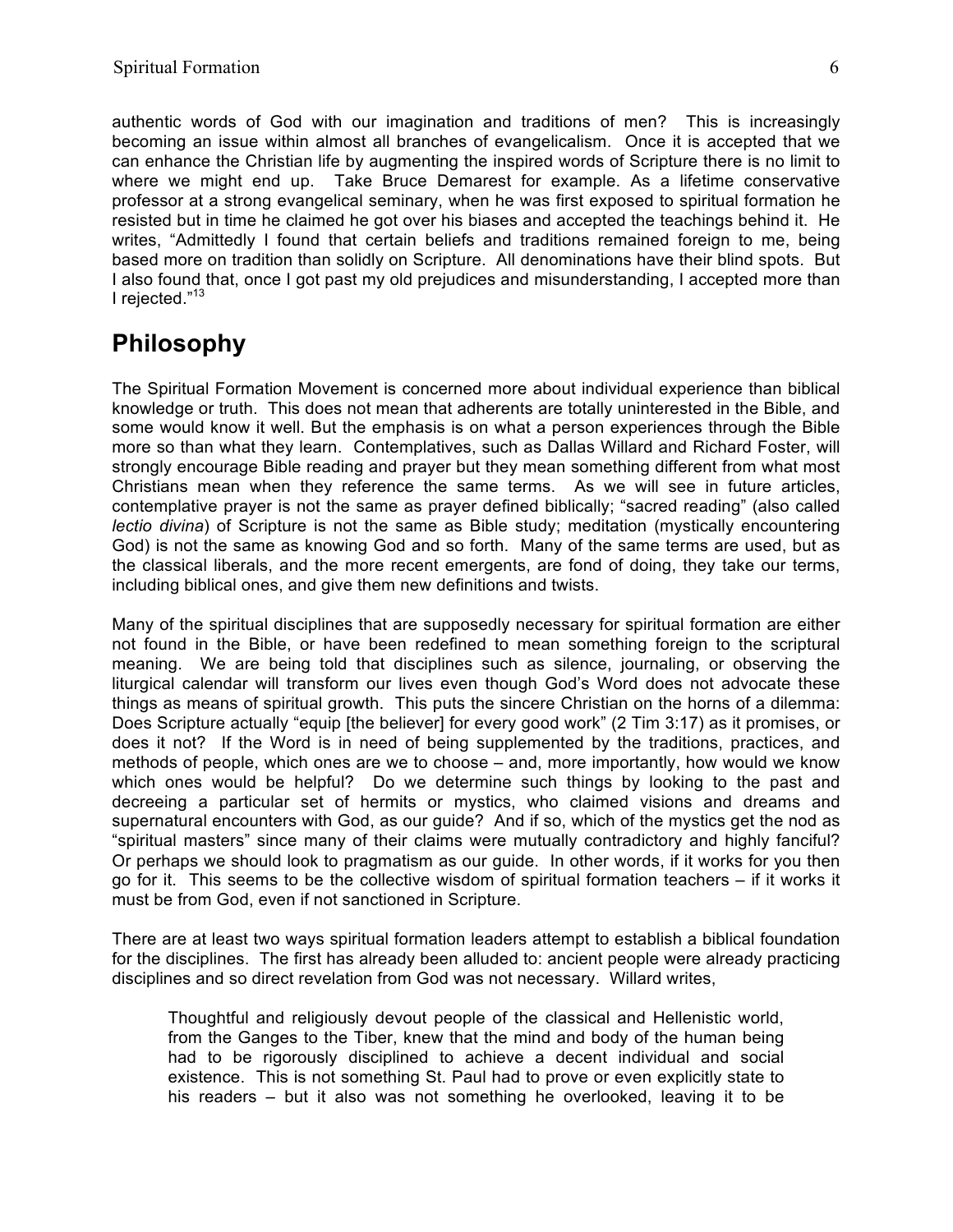thought up by crazed monks in the Dark Ages. It is, rather, a wisdom gleaned from millennia of collective human experience. $14$ 

In other words, the wisdom of collective human experience has recognized the need for religious disciplines, therefore a word from the Lord was unnecessary in biblical times. But the reality is that "collective human experience" and wisdom, especially in regard to religion, is selfdeceiving (Prov 14:12). Man cannot comprehend God apart from divine revelation. The wisdom of collective human experience has resulted in every sort of human-created religion, all of which ultimately lead people astray. The wisdom of man never draws people to God or His ways (James 3:13-18). This was one of the key reasons that Jesus Christ came to earth; it was necessary for Him to "explain" God to us, otherwise we could never understand Him (John 1:18).

This takes us directly to the second way spiritual formation leaders attempt to lay a biblical foundation for what they teach. They make the claim that spiritual disciplines were practiced by Jesus and the apostles followed suit, therefore we are to do the same thing. Willard tells us, "The key to understanding Paul is to know that…he lived and practiced daily the things his Lord taught and practiced…Paul followed Jesus by living as he lived. And how did he do that? Through activities and ways of living that would train his whole personality to depend upon the risen Christ as Christ trained himself to depend upon the Father."<sup>15</sup> What kind of practices does Willard have in mind? Here is a sample, "It is solitude **and solitude alone that opens the possibility of a radical relationship to God** that can withstand all external events up to and beyond death."<sup>16</sup> None of us would deny that Jesus went away on occasion to pray or rest, as did Paul and the other apostles. Nor would any doubt the benefit of spending time alone with the Lord. But when we are told that "it is solitude and solitude alone that opens the possibility of a radical relationship to God," I think it would be nice to have at least one proof text that actually says this. Where in Scripture does God make such a statement? One of the problems facing the evangelical church today is that too many men and women are setting themselves up as the final authority on the Christian life. We need to remember that no matter how famous, successful or popular Christian leaders may become, their authority rests solely on the revealed Word of God, not their own personality or intellect.

One of the points that spiritual formation adherents miss is that the New Testament does address their approach to spirituality. In Colossians 2:20-23 Paul clearly tells us that many of the disciplines that were being promoted then, as well as today, have no spiritual value at all. He asks the Colossians, "Why do you submit yourselves to decrees, such as, 'Do not handle, do not taste, do not touch!' (which all refer to things destined to perish with the using) – in accordance with the commandments and teachings of men? These are matters which have to be sure, the appearance of wisdom in self-made religion and self-abasement and severe treatment of the body, but are of no value against fleshly indulgence."

The essence of the Spiritual Formation Movement is that through the use of their recommended disciplines our fleshly nature will be tamed and we will grow to become like Christ. Willard writes, "[Paul's] crucifixion of the flesh, and ours, is accomplished through those activities such as solitude, fasting, frugality, service, and so forth, which constitute the curriculum in the school of self-denial and place us on the front line of spiritual combat."<sup>17</sup> But the inspired apostle says the exact opposite. Bodily discipline does not control "fleshly indulgence." Victory over sin and spiritual growth is the work (fruit) of the Holy Spirit (Gal 5:16-26) which is cultivated when we make use of the means that Scripture specifically prescribes, not the practices that have been invented or distorted by men.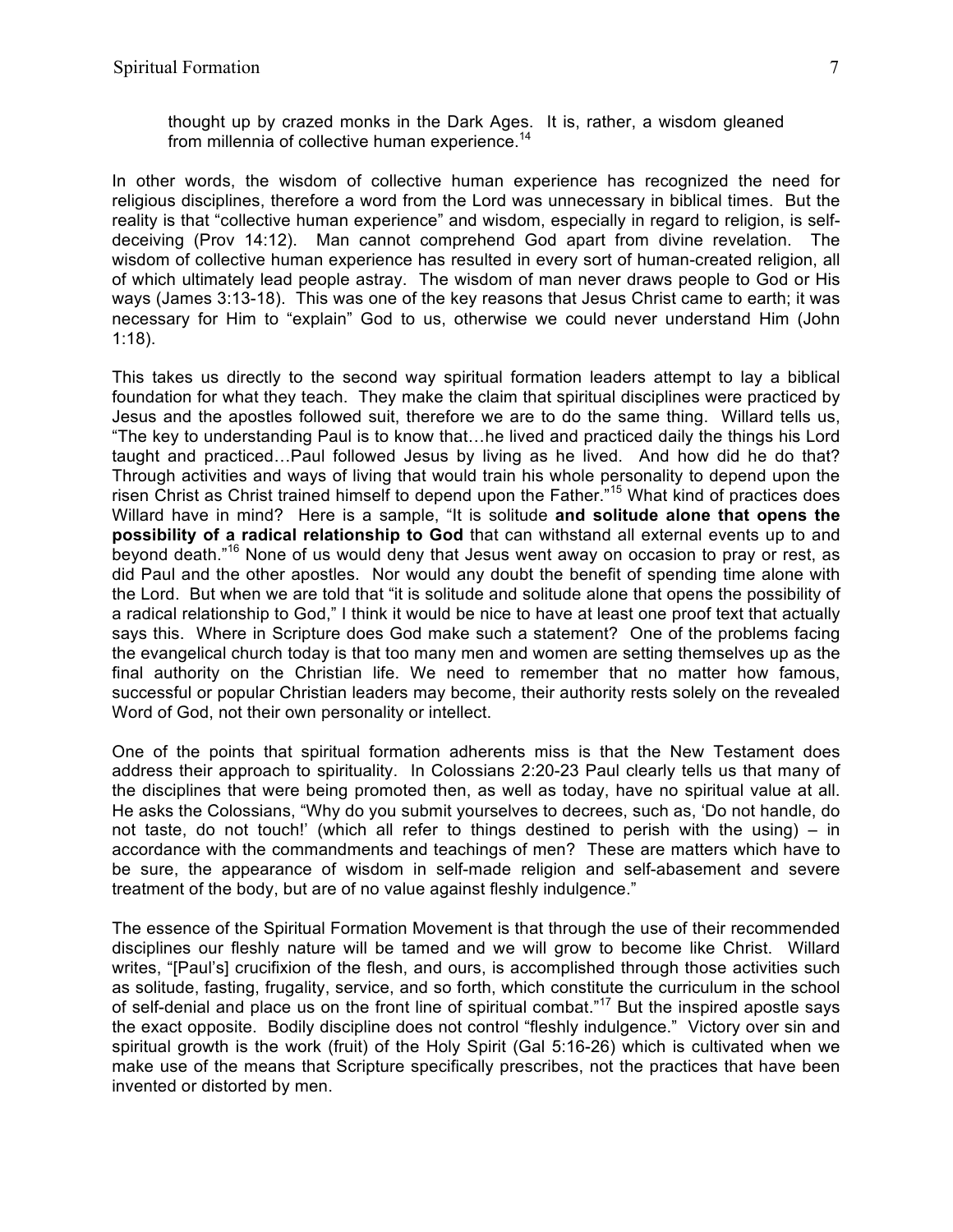#### **Strengths and Dangers**

On the positive side, we applaud anyone who sincerely wants to become more like Christ. The Spiritual Formation Movement has recognized a genuine lack in the spiritual lives of many who claim to follow the Lord. Many have gone to church, read the Bible, spent time in prayer, and have a good handle on doctrine, but they have no quality of spiritual life. Admittedly, all of us experience dry spells in our spiritual journey and at such times we are vulnerable to a charismatic speaker, a well-written book, or a moving retreat. None of this is negative, unless what is being taught lacks biblical authority. At times these dry seasons are instruments of God to prepare our hearts for lessons He will teach. At other times we need to recognize that we may very well have left the path of true discipleship and need to return to the way laid out for us in the Word. The real danger is that we will turn to the wrong sources for our answers. This is what spiritual formation is doing.

Richard Foster wrote in 2004,

When I first began writing in the field in the late 70s and early 80s the term "Spiritual Formation" was hardly known, except for highly specialized references in relation to the Catholic orders. Today it is a rare person who has not heard the term. Seminary courses in Spiritual Formation proliferate like baby rabbits. Huge numbers are seeking to become certified as Spiritual Directors to answer the cry of multiplied thousands for spiritual direction.<sup>18</sup>

This demonstrates well the popularity and spread of spiritual formation. Something that was only known in esoteric Roman Catholic circles less than 40 years ago is now demanding a front row seat in evangelical life. What has changed? The doctrines and teachings of Catholicism have not budged, but the willingness of evangelicals to compromise with the theology and practices of Rome have. As a matter of fact, even those who are soundly in conservative evangelical camps are willing to ignore huge doctrinal differences in order to experience a vitality of life that they, for whatever reason, have come to believe the Catholic contemplatives have to offer. Yet I believe that Michael Horton is correct when he warned,

We want to have direct, intuitive supernatural experiences. But God has determined that we derive all our knowledge of Him, not through direct encounters, but through the written Word, the Bible, and in the Person and work of His incarnate Son.<sup>1</sup>

What Scripture offers in the way of Christian experience and what spiritual formation offers are two different things, as I hope to demonstrate in the articles to come.

#### **Conclusion**

While some use "spiritual formation" as a synonym for discipleship, this is a mistake. However spiritual formation is officially defined, the means of spiritual formation within the movement is always spiritual disciplines drawn almost entirely from Roman Catholic and Eastern Orthodox mystics. Some evangelicals attempt to clean the disciplines up and redeem them for non-Catholic use, but the fact remains these disciplines are not taught in Scripture as channels for spiritual growth and discipleship.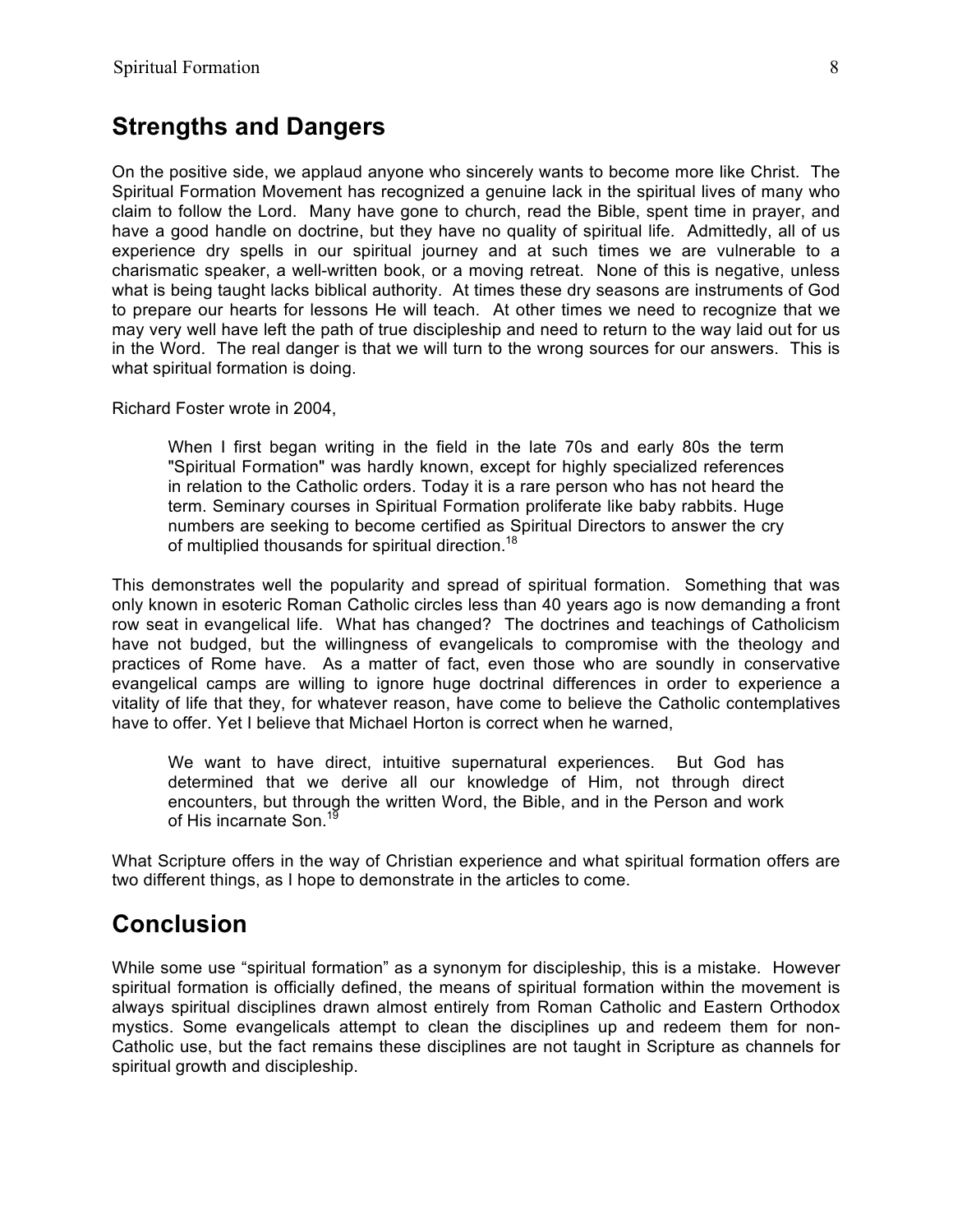Many are turning to spiritual formation at this time due to their own disappointments with their spiritual lives. When someone recommends the spiritual disciplines "which the church has always practiced throughout its history" (without mentioning that this is a reference to mystics within the Catholic and Orthodox traditions), some will naïvely jump at the opportunity. But as John MacArthur warns in another context,

Lifeless, dry orthodoxy is the inevitable result of isolating objective truth from vibrant experience. But the answer to dead orthodoxy is not to build a theology on experience. Genuine experience must grow out of sound doctrine. We are not to base what we believe on what we have experienced. The reverse is true. Our experiences will grow out of what we believe. $20$ 

Spiritual dry spells and dead spots are an inevitable part of the Christian life. Sometimes they are just normal mood cycles, at other times they are rooted in true spiritual concerns and sins. The disciple of Christ should pay attention to such times, for the Lord is at work. But the solution is not to turn to experiences and methods springing from the traditions of the past; it is found in returning to Scripture and through the power of the Holy Spirit living out the revelation the Lord has given us.

I must caution that the position I take will draw heavy criticism. Demarest attempts to ward off critiques of the Spiritual Formation Movement by saying, "The criticisms levied against the renewal of evangelical spirituality today reflects a lack of humility and charity. The excoriation of many Christian movements and leaders communicates the message that 'I alone have the truth' and 'the majority of faithful Christians today are wrong."<sup>21</sup> But this constitutes no argument at all, rather it is an attempt to silence and intimidate those who challenge spiritual formation. The proper rebuttal to Demarest is to argue that anyone claiming that "I alone have the truth" would be truly arrogant and lacking in charity. However, to claim that the Lord alone has the truth and He has revealed that portion of truth He wants us to know in Scripture (Deut 29:29) is a different matter. If in fact the Lord has given us the authoritative Word to teach us that which we should know and how we should live, it would seem the wisest, kindest and most God-honoring thing we could do to believe, teach and live exactly as He has instructed us. In fact, it is the height of arrogance to do otherwise. Instead of chasing after the experiences and traditions of men we should rather delve deeply into the Word of God and live out the experiences He has designed for His followers.

 $\frac{1}{1}$ <sup>1</sup> James D. Maxwell III, www.faith.edu/seminary/printerfriendly.php?article=./faithpulpit/2009\_03-04. <sup>2</sup> Desert Fathers and Mothers were hermits, ascetics, monks and nuns who lived in the desert of Egypt during the

third and fourth century A.D. There ascetic lifestyle was viewed as an alternative to martyrdom which previously has been seen as the highest possible sacrifice for the Lord

<sup>&</sup>lt;sup>3</sup> Bruce Demarest, *Satisfying Your Soul, Restoring the Heart of Christian Spirituality, (Colorado Springs: NavPress,* 1999), p. 84.

 $<sup>4</sup>$  Ibid.</sup>

<sup>5</sup> Bruce Demarest, p. 23.

<sup>6</sup> Richard J. Foster and Gayle D. Beebe, *Longing for God, Seven Paths of Christian Devotion*, (Downers Grove: InterVarsity Press, 2009), p. 12.

 $\frac{7}{1}$  Bruce Demarest, p. 26.

 $\frac{8}{9}$  Ibid., p. 23.<br> $\frac{9}{1}$ Ibid., pp. 26-27, 34.

<sup>&</sup>lt;sup>10</sup> John Ortberg, *The Life You've Always Wanted, Spiritual Disciplines for Ordinary People, (Grand Rapids:* Zondervan, 2002), p. 48.